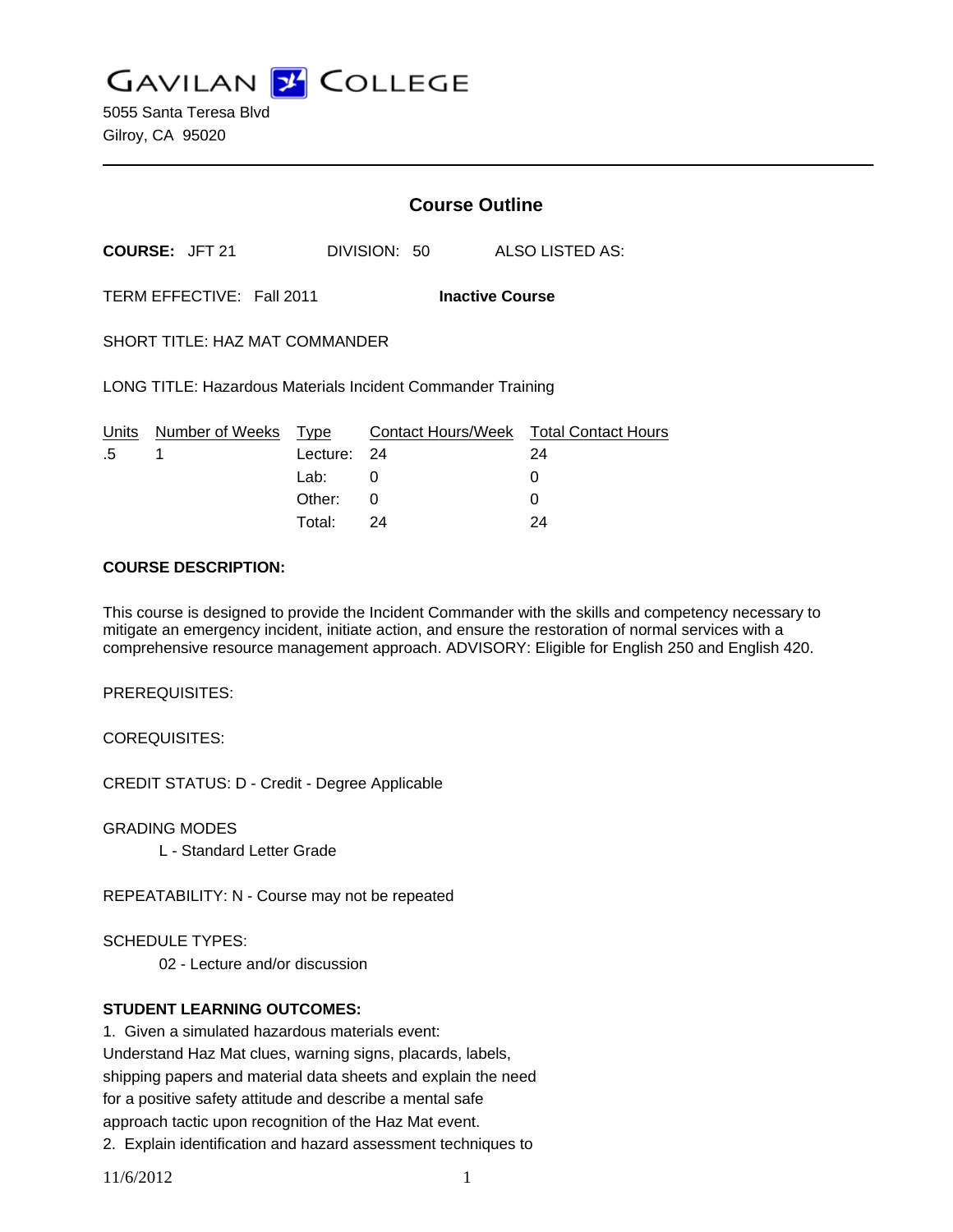aid the Incident Commander in action planning for a Haz Mat event.

3. Identify need for documentation at Haz Mat events, and demonstrate ability to properly complete a CHMIR report. 4. Recognize problems inherent in a medical Haz Mat event. Upon completion of the course, the student will be able to: Students will be able to achieve all of the objectives through completion of a state certified exam meeting listed performance standards with 80% accuracy.

# **CONTENT, STUDENT PERFORMANCE OBJECTIVES, OUT-OF-CLASS ASSIGNMENTS**

Inactive Course: 09/26/2011

1 WK 24 HRS This course will provide students with an increased capability to assume the role of an Incident Commander; as well as to the command and general staff Incident Command System positions during Haz Mat events, with emphasis on personnel safety and management. I. Welcome and course overview

II. Introduction to Hazardous Materials and the

Incident Commander

III. Haz Mat Recognition and Safety at the IC level

IV. Safety, Isolation and Notifications at the IC Level

- V. Command and Scene Management: C
- VI. IDHA and Action Plans Related to the IC
- VII. Protective Equipment Related to the IC
- VIII. Containment and Control Methods Related to the IC
- IX. Protective Action Options Related to the IC
- X. Decontamination and Clean-up Considerations for the IC
- XI. Disposal and Funding Issues Released to the IC
- XII. Documentation and Reporting Related to the IC
- XIII. Agency Coordination at the IC Level

XIV. Pre-event and Event Specific Planning at the IC/SM Level

XV. Toxicology Related to the IC

XVI. The Safe and Competent Haz Mat Management Process

- XVII. Managing the Media at a Haz Mat Incident
- XVIII. Managing Investigations at a Haz Mat Event
- XIX. Managing a Haz Mat Event and Medical Response
- XX. Managing Actual Haz Mat Events
- XXI. Exercises, Critiques and Haz Mat IC Exercise **Briefing**
- XXII. The EOC and Haz Mat An Overview

XXIII. Managing Legal Aspects and Liabilities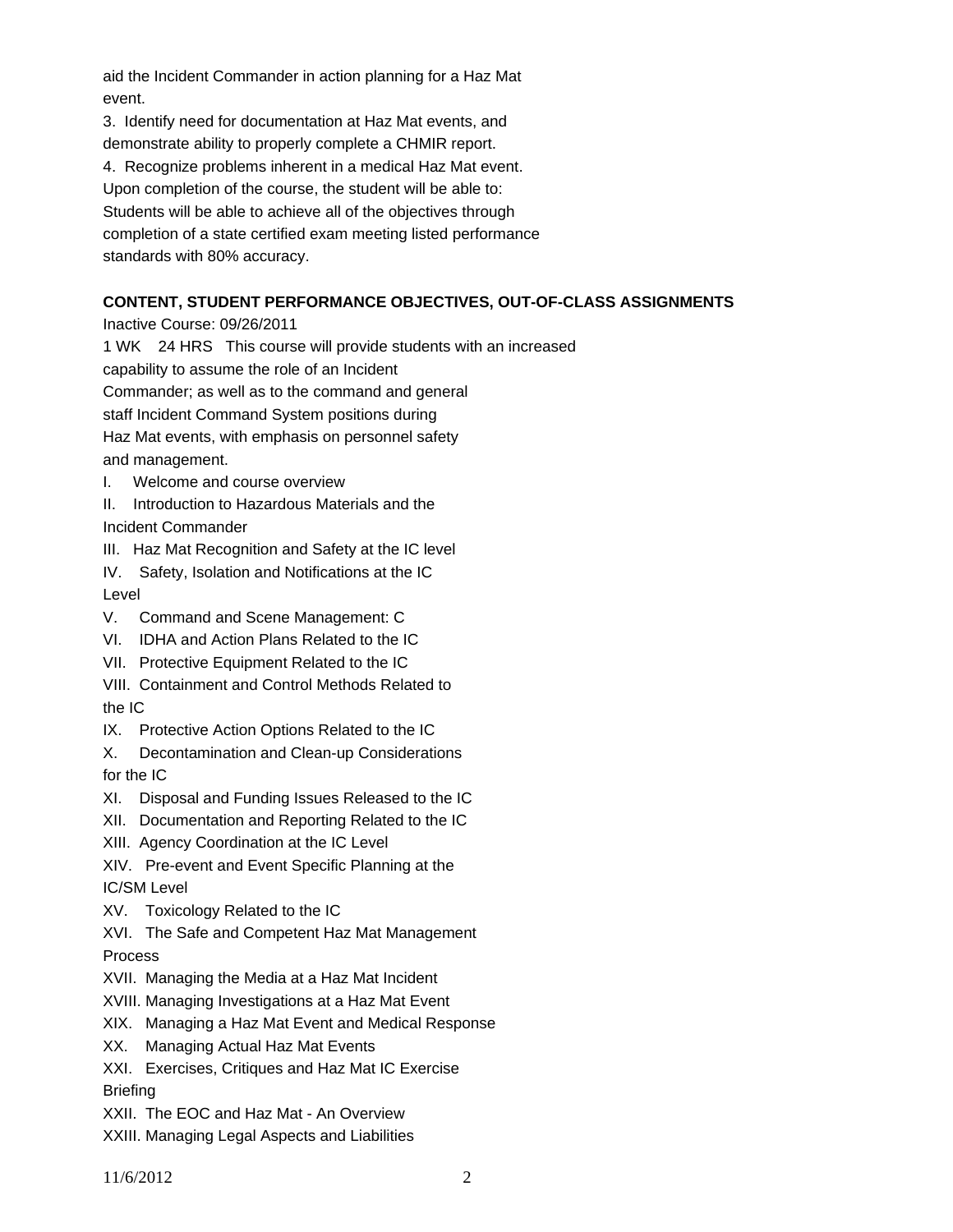XXIV. Final Haz Mat IC Exam

XXV. Course Review and Graduation

XXVI. Review, Tabletop Exercises and Workshop (Optional)

Lecture, discussion and demonstration will serve as the medium of instruction. Audio-visual aids will be utilized as they facilitate meaningful instruction. Individual guidance will be provided as required.

## **REPRESENTATIVE TEXTBOOKS:**

Required: ^uThe Common Sense Approach to Hazardous Materials^s ^uMaterial Safety Data Sheets^s ^uDOT Emergency Response Guidebooks^s ^uManaging Hazardous Substances Accidents^s ^uHazardous Materials for Incident Commanders^s ^uCHEMTREC^s ^uVarious handouts^s Reading Level determined to be: 12th + grade level.

## **ARTICULATION and CERTIFICATE INFORMATION**

 Transferable CSU, effective 199870 UC TRANSFER: Not Transferable Associate Degree: CSU GE: IGETC: CSU TRANSFER:

#### **SUPPLEMENTAL DATA:**

Basic Skills: N Classification: I Noncredit Category: Y Cooperative Education: Program Status: 1 Program Applicable Special Class Status: N CAN: CAN Sequence: CSU Crosswalk Course Department: JFT CSU Crosswalk Course Number: 21 Prior to College Level: Y Non Credit Enhanced Funding: N Funding Agency Code: Y In-Service: Y Occupational Course: C Maximum Hours: Minimum Hours:

11/6/2012 3